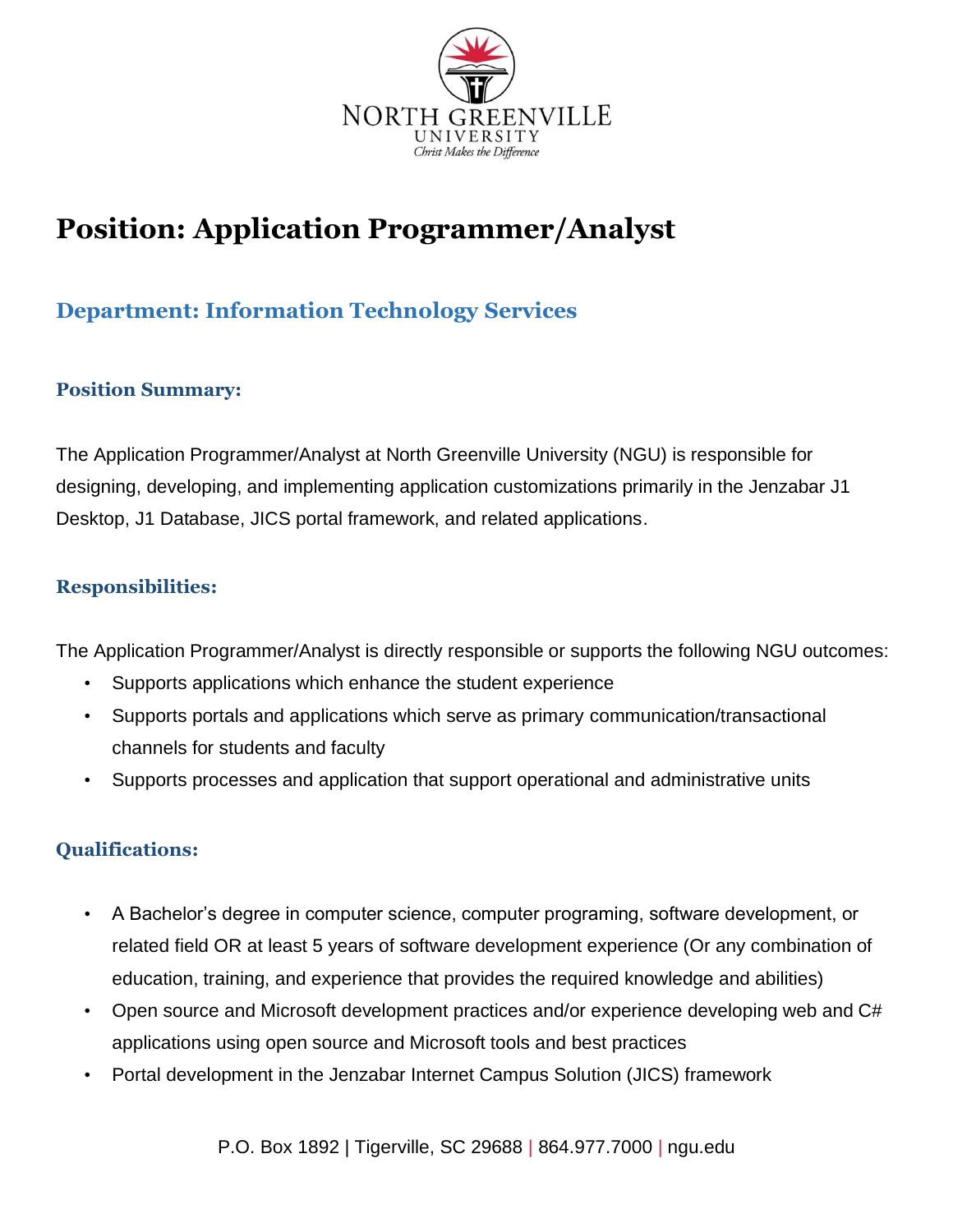

- Experience with Salesforce, Slate, Jenzabar EX/J1, PowerFAIDS,
- and Microsoft PowerShell
- Experience with web scripting and programming languages such as PHP, Java Server Pages, Ruby, Python, Perl, HTML, HTML5, CSS, JavaScript, jQuery, and/or AJAX.
- Experience with database and programming languages (environments) such as T-SQL and C#, NET frameworks, SSMS, SSRS, SSIS, Visual Studio, and APIs
- Authentication systems and frameworks including SAML 2.0, LDAP, and ADFS
- Knowledgeable in web standards, security, and compliance
- Project and time management / ability to coordinate resources necessary to complete an assignment and/or resolve problems while working on multiple projects simultaneously such as:
	- o Web Portal development
	- o Enterprise systems integration
	- o Slate development and Integration
- Interpretation of functional design specifications and create technical design specifications
- Identifying and troubleshooting problems
- Working with multiple and diverse stakeholders, including administrators, faculty, staff, and students
- Analytical and problem-solving skills
- Working in a self-motivated, detail-oriented, and fast-paced learning environment
- Excellent verbal, written, and interpersonal skills
- Understand and comply with FERPA, GLBA, other applicable regulations
- Supports NGU's mission statement and core values, commitment to a Christian lifestyle and character in keeping with biblical model

### **Physical Requirements:**

• Visual Abilities: Read reports, create presentations and use a computer system.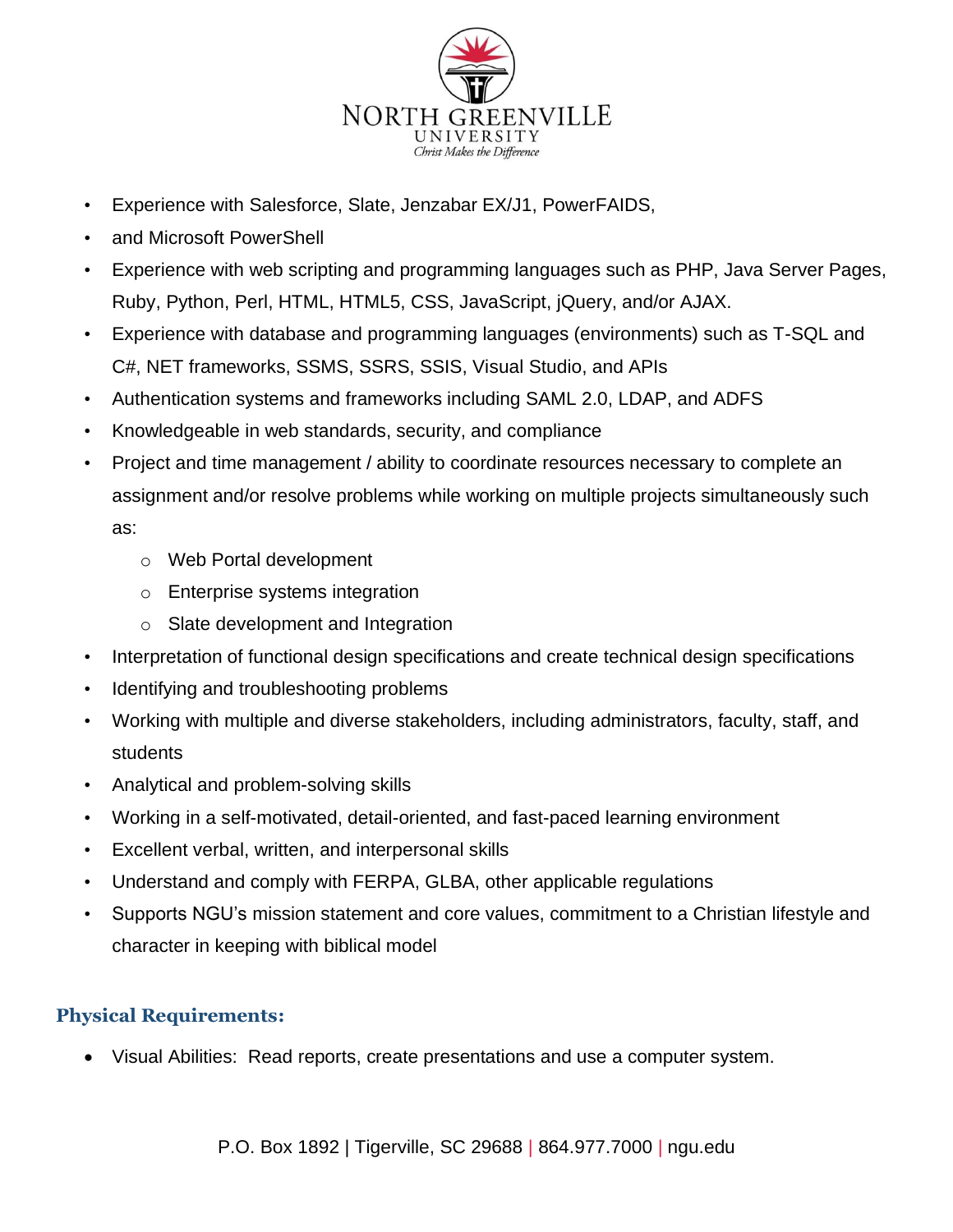

- Hearing: Hear well enough to communicate with co-workers, vendors, and students.
- Dexterity, Grasping, Feeling, Write, type and use the telephone, copier, and computer systems.
- Mobility: Open files and operate office machines; move between departments and attend meetings across campus.
- Talking: Frequently convey detailed or important instructions and ideas accurately, loudly, or quickly.
- Lifting, Pulling, Pushing: Exert up to 50 pounds of force occasionally, and/or up to 20 pounds of force frequently, and/or up to 10 pounds of force constantly to move objects.
- Cognitive/Emotional: Ability to critically think and concentrate. Must be able to respond quickly to changes in conditions – 75‐100% of the time.

### **Working Relationships:**

This position is a full-time position in Information Technology Services. The Application Programmer/Analyst reports to the Information Systems and Business Applications Director in IT Services.

#### **Work Schedule:**

The Application Programmer/Analyst works alongside other members of the IT Services department and with the greater campus around their process, integration, and functional needs. Work responsibilities are generally conducted Monday – Friday during normal business hours; however, upgrades and maintenance may require alternative scheduling. Regular activities require the ability to quickly change priorities.